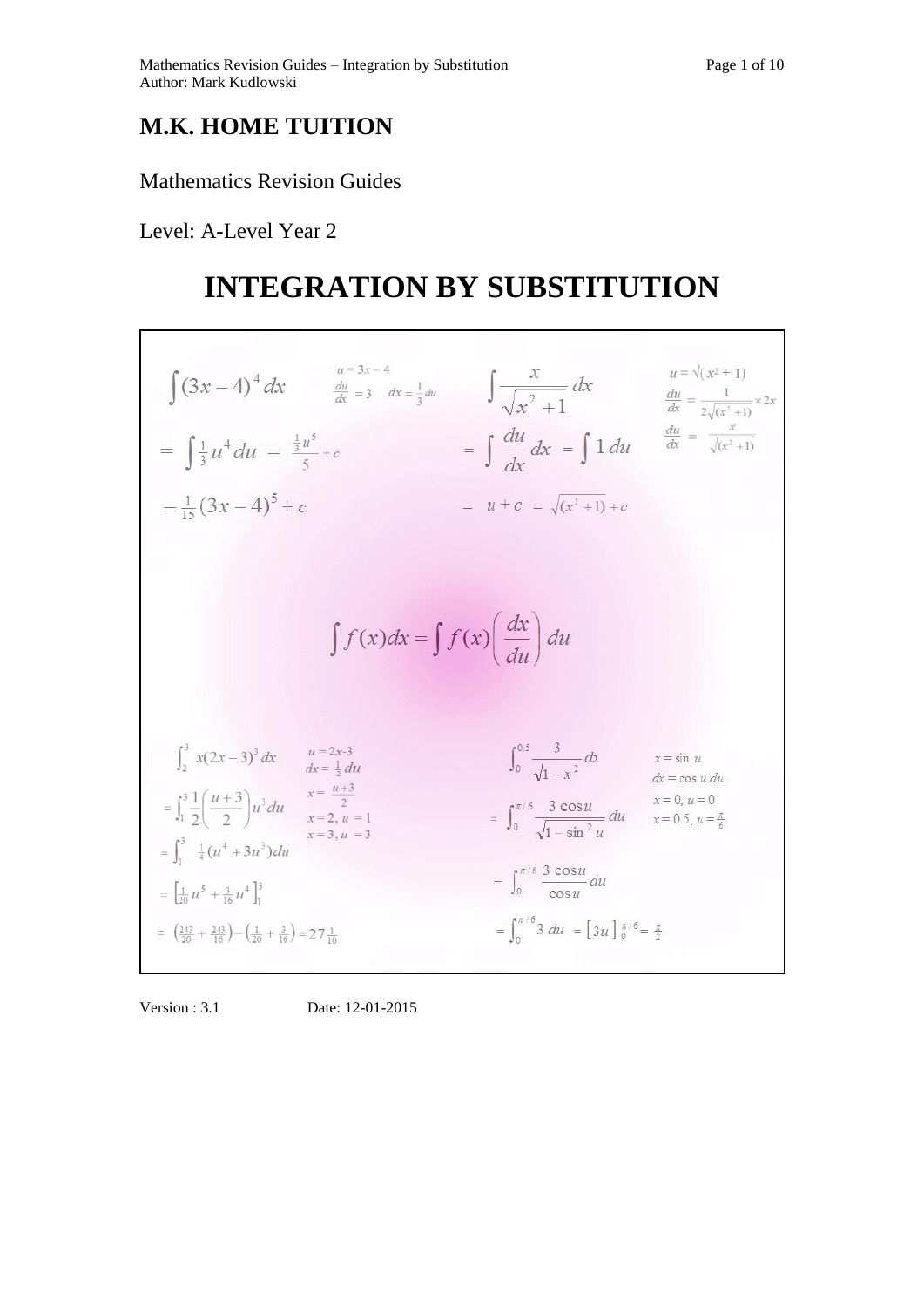#### **INTEGRATION BY SUBSTITUTION**

This technique derives from the 'function of a function' rule or chain rule for differentiation.

Previous sections on integration techniques often used the method of inspecting an integral to look for a function of a function, multiplied by its derivative. From there, an educated guess was used, and then the trial integral differentiated and adjusted by a scale factor.

We also used set results such as 
$$
\int (ax+b)^n dx = \frac{1}{a(n+1)} (ax+b)^{n+1} + c
$$
or
$$
\int f'(x) (f(x))^n dx = \frac{1}{n+1} (f(x))^n + c
$$
to evaluate such integrals.

**Integration by substitution** is the formal method for evaluating such integrals, as well as many others.

The method is to transform the integral with respect to one variable, *x*, into an integral with respect to another variable, *u.* 

$$
\int f(x)dx = \int f(x)\left(\frac{dx}{du}\right)du.
$$

Although '*du*' and '*dx*' are meaningless when separated, the method treats them as actual algebraic expressions, to be manipulated as such.

**Example (1):** Find  $\int (3x-4)^4 dx$ , using the substitution  $u = 3x - 4$ . The informal method would have been to guess at the integral to be something like  $(3x - 4)^5 + c$  and then differentiating that guess.

By using the chain rule, the derivative of  $(3x - 4)^5$  is in fact  $3 \times 5(3x - 4)^4$ , which is 15 times the required integral. By scaling this guess, we obtain the true result, i.e.  $\frac{1}{15}(3x-4)^5$  $\frac{1}{15}(3x-4)^5 + c.$ 

The more formal method of using the substitution  $u = 3x - 4$  works as follows:

*dx*  $\frac{du}{dx}$  = 3 here, so we replace *dx* by  $\frac{dx}{du}du$ , namely  $\frac{1}{2}du$ 3  $\frac{1}{3}du$ , to redefine the integrand as  $\int \frac{1}{3}u^4 du$ . (Remember that  $\frac{du}{dx}$ )  $\frac{du}{dx}$  and  $\frac{dx}{du}$  $\frac{dx}{du}$  are reciprocals of each other !) This works out as  $\frac{3}{5}$ 5  $\frac{\frac{1}{3}u^5}{\frac{1}{2}} + c$ , and rewriting in terms of *x* gives  $\frac{1}{15}(3x-4)^5$  $\frac{1}{15}(3x-4)^5 + c.$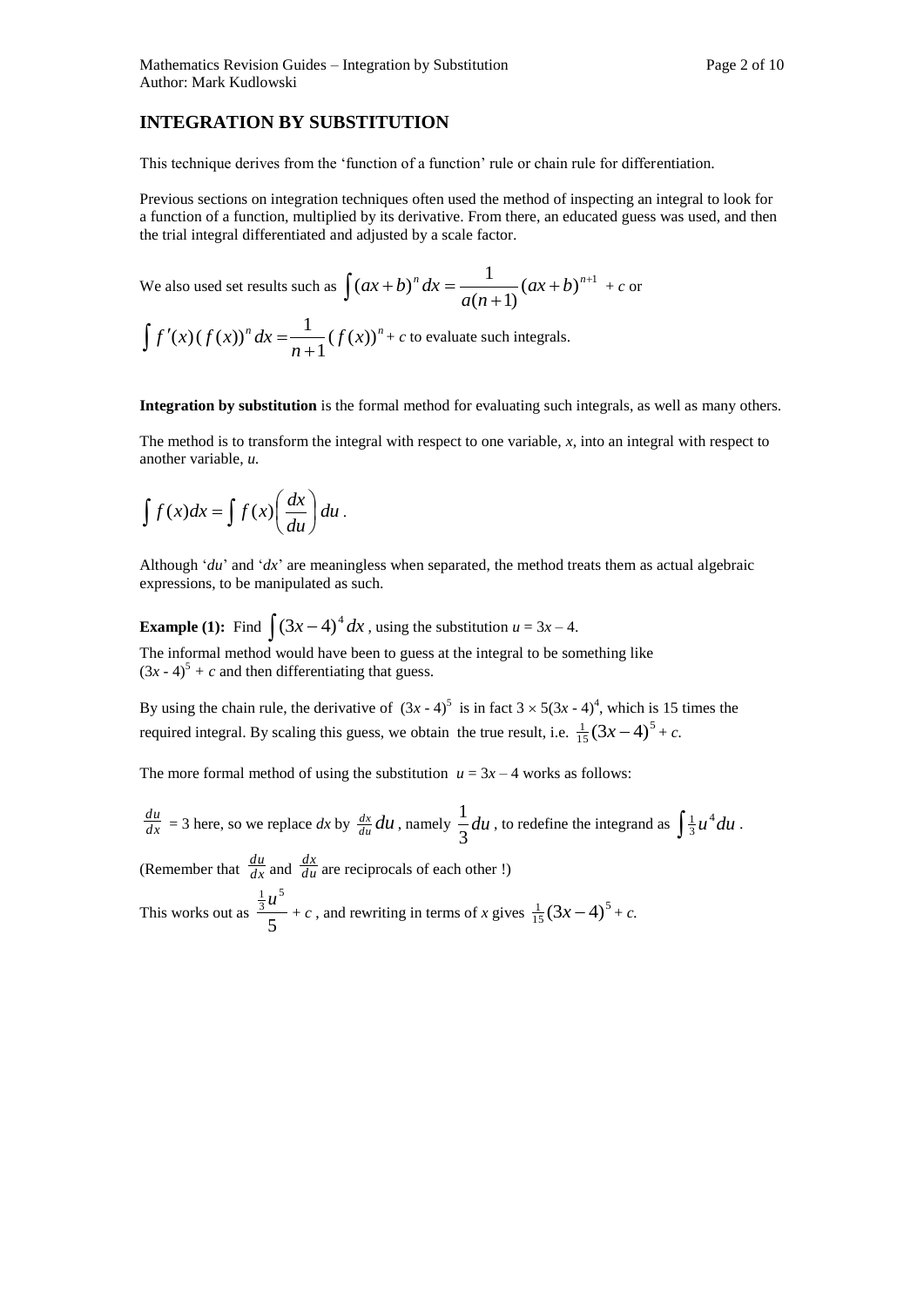**Example (1a):** Find  $\int_2^3 (3x -$ 2  $(3x-4)^4 dx$  from the result in Example (1).

The value of the integral is 
$$
\int_2^3 (3x-4)^4 dx = \left[ \frac{1}{15} (3x-4)^5 \right]_2^3
$$

$$
= \frac{1}{15} ((9-4)^5 - (6-4)^5) = \frac{1}{15} (5^5 - 2^5) = \frac{3093}{15} = 206.2.
$$

The last example illustrates an important point when using substitution for evaluating definite integrals. The final part of the calculation could have been simplified by transforming the limits.

Because  $u = 3x - 4$ , we can transform the *x*-limits to *u*-limits by substitution. When  $x = 2$ ,  $u = 2$  and when  $x = 3$ ,  $u = 5$ .

The original integrand would have been rewritten as  $\int_2^5$ 2 4  $\frac{1}{3}$ *u*<sup>4</sup>*du*, giving

$$
\left[\frac{1}{15}u^5\right]_2^5 = \frac{1}{15}(5^5 - 2^5) = \frac{3093}{15} = 206.2.
$$

**When dealing with definite integrals using substitution, it is often better to transform the** *x-***limits to** *u***-limits and evaluate the integral in terms of** *u.*

**Example (2):** The velocity *v* of a performance car (in m/s) is modelled by the equation

$$
v = 120 - \frac{(t - 60)^4}{108000}.
$$

Find the distance travelled by the car in 60 seconds.

The required integrand is  $\int_0^{60} 120 - \frac{(t - 60)^2}{108000}$  $\boldsymbol{0}$ 4 108000  $120 - \frac{(t - 60)^4}{t} dt$ .

Let 
$$
u = t - 60 \implies \frac{du}{dt} = 1
$$
 so  $dt = du$ .

Also, when  $t = 0$ ,  $u = -60$ , and when  $t = 60$ ,  $u = 0$ .

We redefine the integrand as  $\int_{-60}^{0} 120 -$ 60 4 108000  $120 - \frac{u^4}{400000} du$ 

$$
= \left[120u - \frac{u^5}{540000}\right]_{-60}^{0} = (0) - \left(-7200 - \frac{(-60)^5}{540000}\right) = 7200 - 1440 = 5760
$$

The car has therefore travelled a distance of **5760 metres.**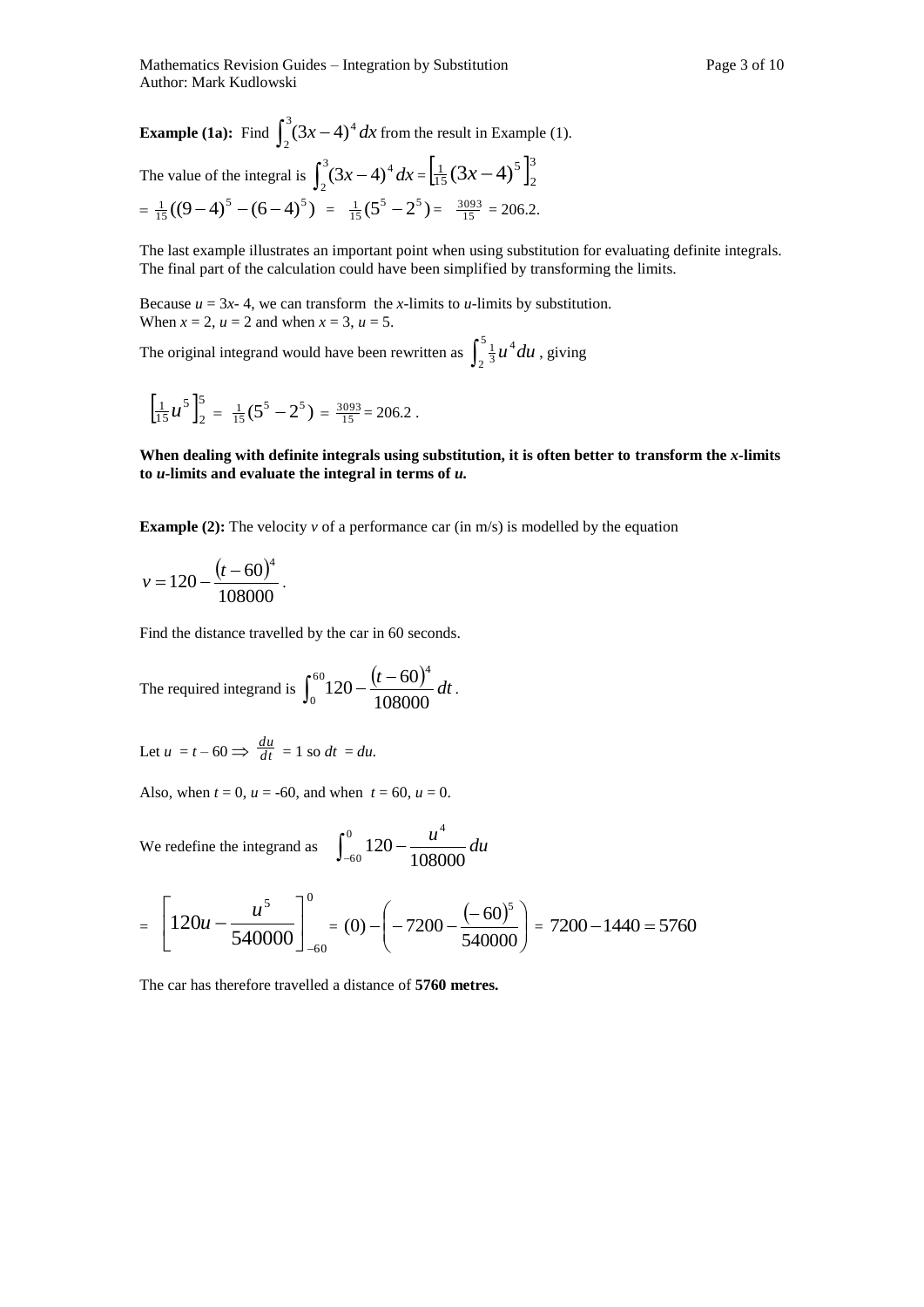## **Example** (3): Find  $\int \sin^2 x \cos x dx$ .

This integral could again have been integrated by inspection. We have a power of an expression (here the square of  $sin(x)$ , multiplied by its derivative.

The formal method uses the substitution  $u = \sin x \implies \frac{du}{dx}$  $\frac{du}{dx}$  = cos  $x \implies \cos x \, dx = du$ . Replacing cos *x dx* by *du* enables us to redefine the integrand as  $\int u^2 du$  which works out as 3  $u^3$  $=\frac{1}{3}\sin^3 x + c$  $\frac{1}{3}\sin^3 x + c$ .

**Example (4):** Find  $\int 10xe^{x^2} dx$ .

Using  $u = x^2 \rightarrow \frac{du}{dx}$  $\frac{du}{dx}$  = 2*x*  $\Rightarrow$  10*x dx* = 5 *du*, we redefine the integrand as  $\int 5e^u du$  which works out as  $5e^u$  and finally  $5e^{x^2} + c$ .

Again, note the occurrence of a product of the function  $x^2$  and a multiple of its derivative, 2x.

**Example (5):** Find  $\int \frac{2x+3}{x^2-2x+1} dx$  $x^2 + 3x$ *x*  $3x - 5$  $\int \frac{2x+3}{x^2+3x-}$  $\frac{+3}{x}$  dx. Using  $u = x^2 + 3x - 5 \implies \frac{du}{dx}$  $\frac{du}{dx} = 2x + 3$ . Replacing  $2x + 3 dx$  with *du* redefines the integrand as  $\int \frac{1}{u} du$ *u*  $\frac{1}{-}du$ . This integrates to  $\ln(|x^2 + 3x - 5|) + c$  or  $\ln(|A(x^2 + 3x - 5)|)$  where  $c = \ln A$ .

(Remember the modulus function for integrals leading to a logarithm – also note the alternative method of incorporating the constant of integration.)

Note that the numerator of the integrand is the exact derivative of the denominator.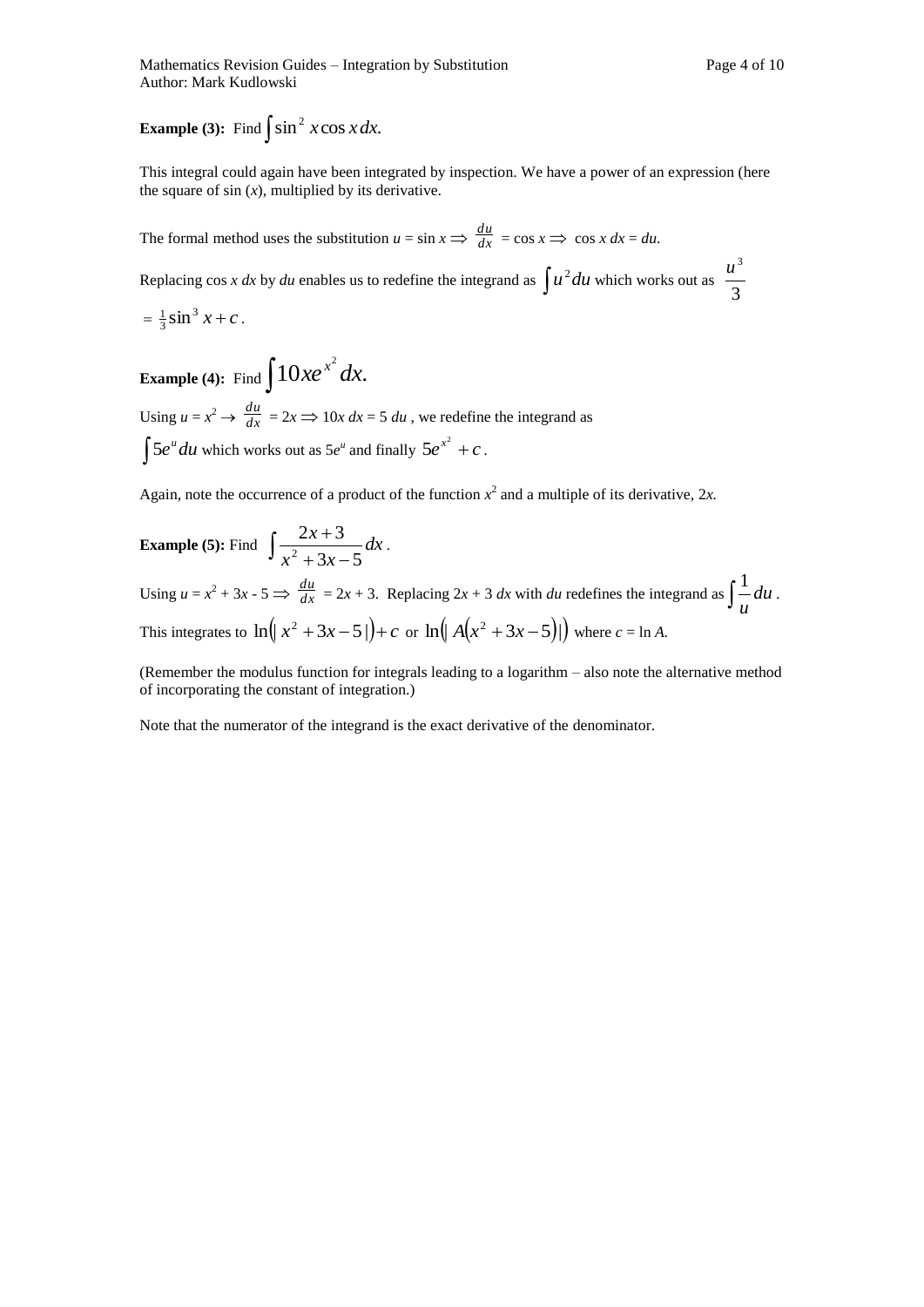Mathematics Revision Guides – Integration by Substitution Page 5 of 10 Author: Mark Kudlowski

**Example (6): Find** 
$$
\int_0^1 \frac{x+1}{(2x^2+4x+5)^2} dx
$$
.

Here we have a definite integral, so we can change the *x-*limits to *u-*limits, and then use the latter to calculate the result.

Let  $u = 2x^2 + 4x + 5 \implies \frac{du}{dx}$  $\frac{du}{dx} = 4x + 4.$ Also, when  $x = 0$ ,  $u = 5$ , and when  $x = 1$ ,  $u = 11$ .

.

We replace  $x + 1$  *dx* with  $\frac{1}{4}$  *du* and use the transformed limits to redefine the integrand as

$$
\int_{5}^{11} \frac{1}{4u^2} du = \left[\frac{-1}{4u}\right]_{5}^{11} = \left(\frac{-1}{44}\right) - \left(\frac{-1}{20}\right) = \frac{3}{110}.
$$

**Example (7):** Find  $\int 3x\sqrt{1+x^2} dx$ .

Again, we have a product of  $x^2$  and a multiple of its derivative, 2x. Using  $u = 1 + x^2 \implies \frac{du}{dx}$  $\frac{du}{dx} = 2x \rightarrow 2x dx = du.$ 

This simplifies the integrand to  $\int \frac{3}{2} \sqrt{u} \, du = \int \frac{3}{2} u^{1/2} \, du =$  $\frac{3}{2}$ 2  $\frac{3}{2} \times \frac{u^2}{3} = u^{\frac{3}{2}} + c$ 3  $+c = (1 + x^2)^{\frac{1}{2}} + c.$  $(x^{2})^{\frac{3}{2}} + c$ The examples above were all of the form  $\int f'(x) (f(x))^n dx = \frac{1}{\sqrt{2\pi}} (f(x))^n + c$ *n*  $f'(x)(f(x))^{n} dx = \frac{1}{x^{n}} (f(x))^{n} +$  $\overline{+}$  $\int f'(x)(f(x))^n dx = \frac{1}{n+1}(f(x))$ 1  $f(x)(f(x))^{n} dx = \frac{1}{x}$ 

3

or 
$$
\int \frac{f'(x)}{f(x)} dx = \ln(|f(x)|) + c
$$
, and were therefore integrable by inspection or by substitution.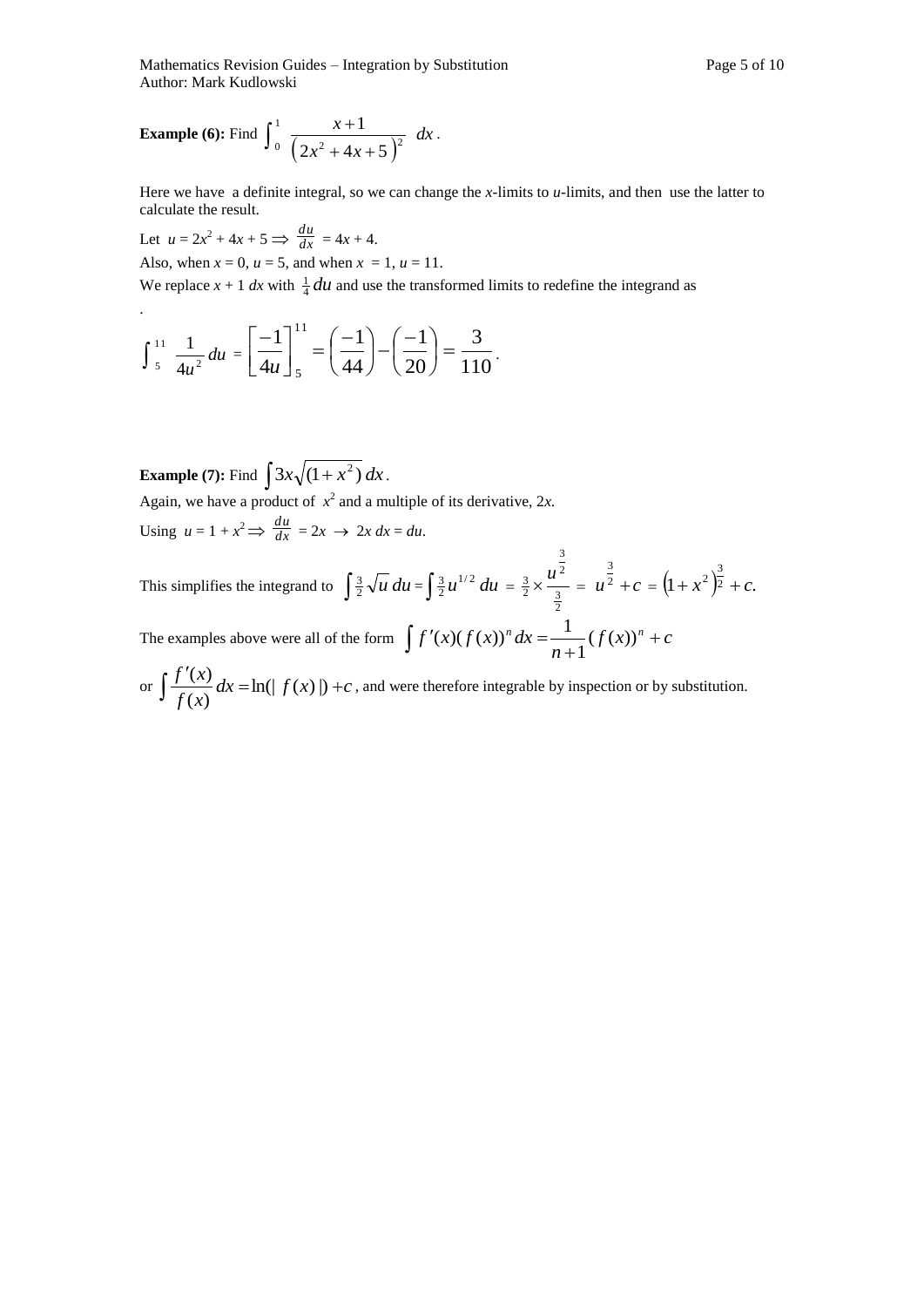.

When the method of inspection does not find an obvious product of a function and its derivative, then substitution is necessary.

**Example (8):** Find 
$$
\int_{2}^{3} x(2x-3)^{3} dx
$$
.

Here,  $x$  is not a derivative of  $2x-3$ , and so we cannot integrate the expression by inspection.

Incidentally, don't even think about 
$$
\int_2^3 x(2x-3)^3 dx = x \int_2^3 (2x-3)^3 dx
$$

(You can bring a *constant* multiplier outside the integral sign, but certainly not a variable !)

A possible substitution is  $u = 2x-3$ ,  $\Rightarrow \frac{du}{dx}$  $\frac{du}{dx} = 2 \implies dx = \frac{1}{2} du$ .

As we are evaluating a definite integral, we can also transform the *x-*limits to *u-*limits. When  $x = 2$ ,  $u = 1$ ; when  $x = 3$ ,  $u = 3$ .

We also need to rewrite *x* in the original expression as a function of *u*, namely  $\frac{a}{2}$  $\frac{u+3}{2}$ .

The integrand then becomes  $\int_1^3 \frac{1}{2} \left( \frac{u+3}{2} \right) u^3 du$ J  $\left(\frac{u+3}{2}\right)$  $\setminus$  $31(u +$ 1 3 2 3 2  $\frac{1}{2} \left( \frac{u+3}{2} \right) u^3 du$  or  $\int_1^3 \frac{1}{4} (u^4 + 3u^3) du$  $\int_1^3 \frac{1}{4}(u^4+3u^3)du$ .

This is equal to  $\left[\frac{1}{20}u^5 + \frac{3}{16}u^4\right]_1^3$ 1 4  $\frac{1}{20}u^5 + \frac{3}{16}u^4\Big]_1^3 = \Big(\frac{243}{20} + \frac{243}{16}\Big) - \Big(\frac{1}{20} + \frac{3}{16}\Big)$  $=\frac{242}{20} + \frac{240}{16}$  or  $27\frac{1}{10}$ .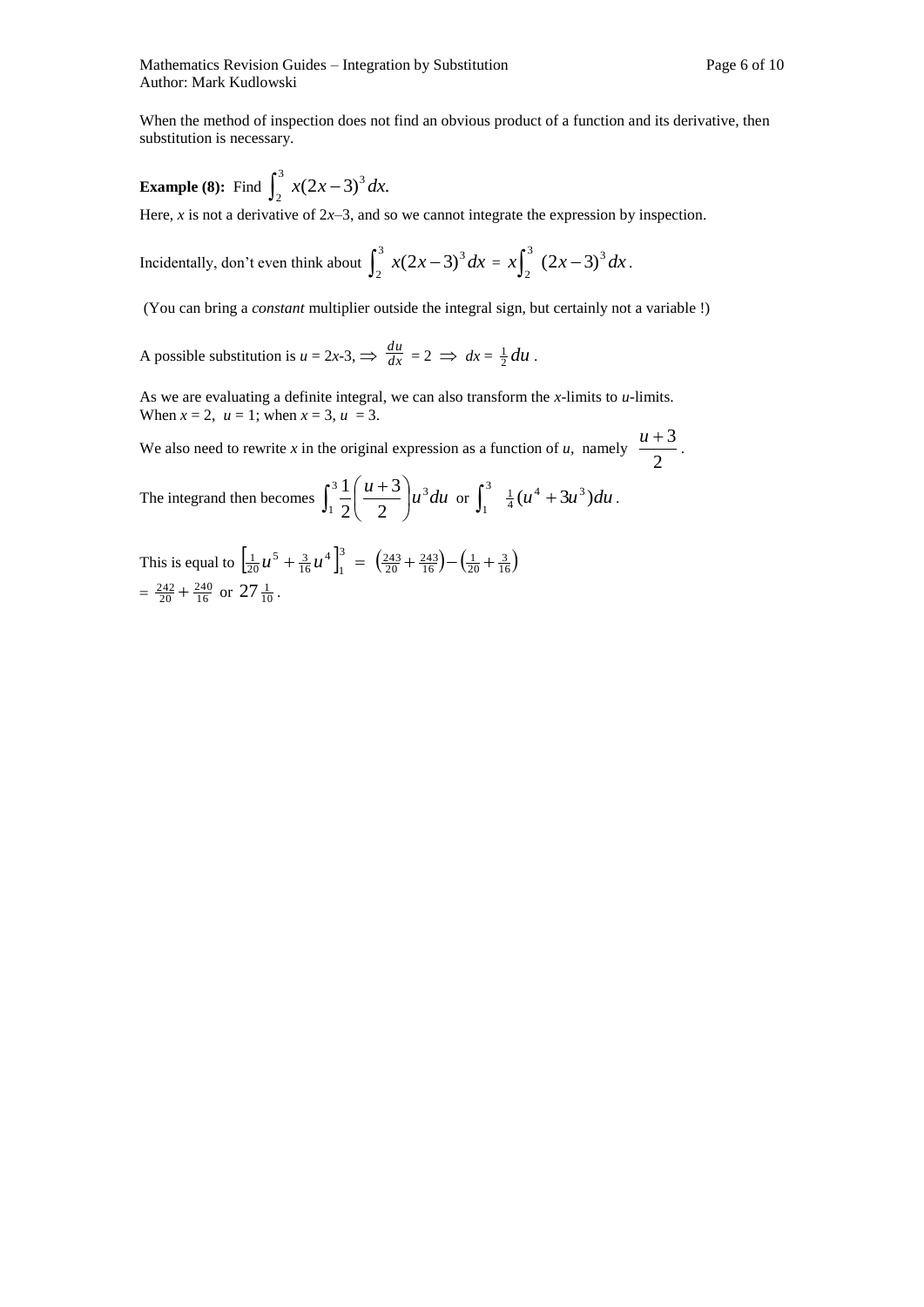Sometimes different substitutions can be used, all giving rise to the same result.

**Example(9): Find** 
$$
\int \frac{x}{\sqrt{x^2 + 1}} dx
$$
 using the substitutions i)  $u = x^2 + 1$ ; ii)  $u = \sqrt{x^2 + 1}$ .

In Part i),  $\frac{du}{dx}$  $\frac{du}{dx} = 2x \implies 2x \, dx = du.$ This gives an integrand of  $\int_{0}^{1} \frac{1}{2\sqrt{u}} du$  $2\sqrt{u}$  $\frac{1}{\sqrt{u}} du = \int \frac{1}{2} u^{-\frac{1}{2}} du$ 1  $\frac{1}{2}u^{-\frac{1}{2}} du$ , which integrates to  $u^{\frac{1}{2}} + c$ , or  $\sqrt{u} + c$ , and finally  $\sqrt{(x^2+1)} + c$ .

In Part ii), we need the chain rule to work out  $\frac{du}{dx}$  $\frac{du}{dx}$ ; it is  $\frac{1}{\sqrt{2x}} \times 2x$ *x* 2  $2\sqrt{(x^2+1)}$ 1  $\frac{1}{2+1}$   $\times$  $\overline{+}$ , or  $(x^2 + 1)$  $\frac{x}{x}$ .

Although this looks more messy, we now have the case where  $\frac{du}{dx}$  $\frac{du}{dx}$  is identical to the original integrand.

This original integrand dissolves into  $\int \frac{du}{dx} dx$ *dx*  $\frac{du}{dx}dx \Rightarrow \int 1 du$ ,

integrating to  $u + c$  and finally  $\sqrt{(x^2 + 1) + c}$ .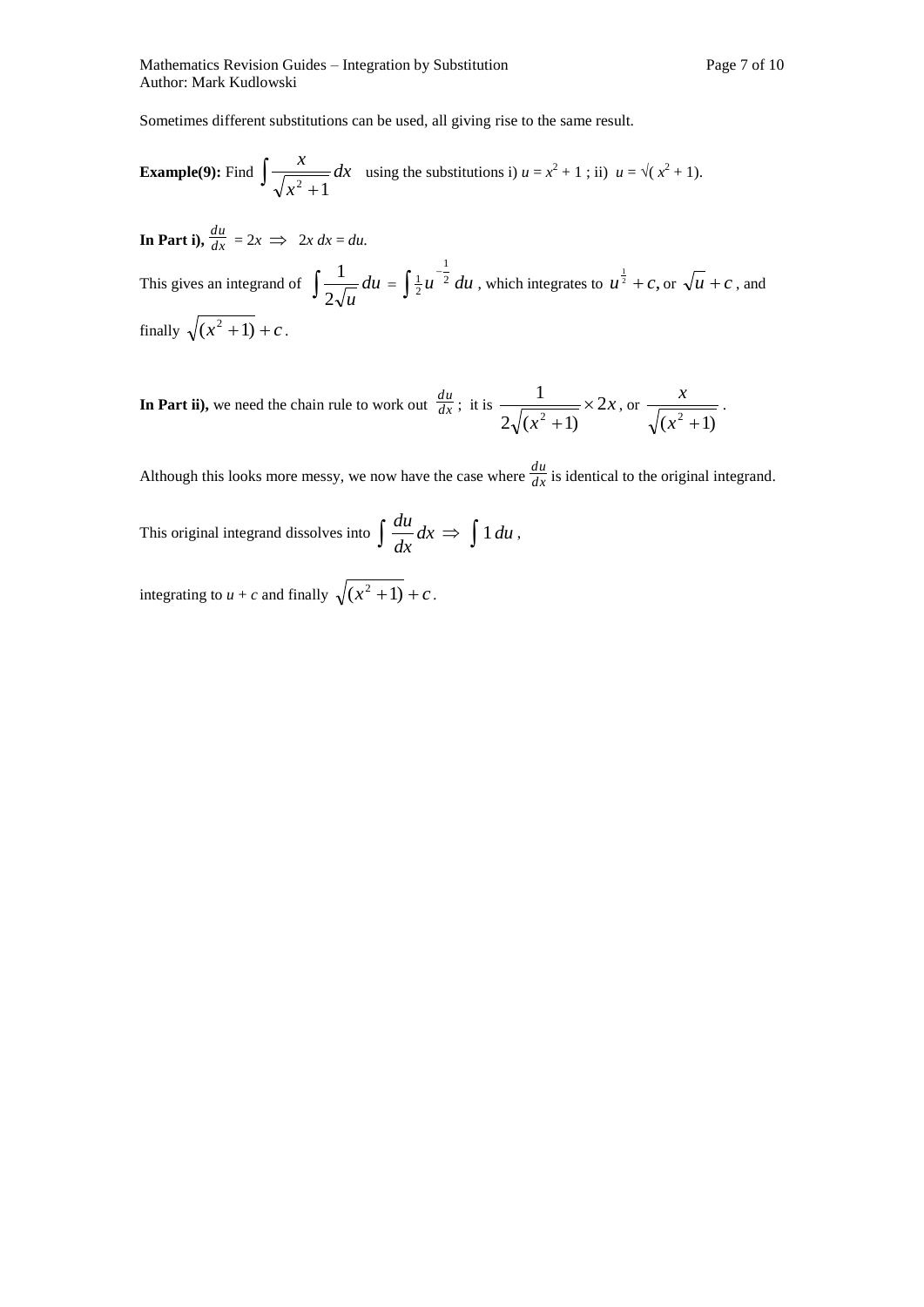Example(10): Find 
$$
\int \frac{x}{\sqrt{x-2}} dx
$$
 using substitutions i)  $u = x - 2$ ; ii)  $u = \sqrt{x-2}$ .  
\nIn Part i),  $\frac{du}{dx} = 1 \rightarrow dx = du$ .  
\nThis becomes  $\int \frac{u+2}{\sqrt{u}} du \Rightarrow \int u^{\frac{1}{2}} + 2u^{-\frac{1}{2}} du$ , integrating to  
\n $\frac{u^{\frac{3}{2}}}{\frac{3}{2}} + 2\frac{u^{\frac{1}{2}}}{\frac{1}{2}} + c = \frac{2}{3}u^{\frac{3}{2}} + 4u^{\frac{1}{2}} + c = \frac{2}{3}\left(u^{\frac{3}{2}} + 6u^{\frac{1}{2}}\right) + c = \frac{2}{3}(u+6)u^{\frac{1}{2}} + c$ , and finally  
\n $\frac{2}{3}(x+4)\sqrt{(x+2)} + c$ .

In Part ii),  $u^2 = x - 2$  and thus  $x = u^2 + 2$ . Also *du*  $\frac{dx}{du} = 2u$  (much easier to work out than  $\frac{du}{dx}$  $\frac{du}{dx}$ )  $\implies dx = 2u \, du$ .

The integrand simplifies to

$$
\int \frac{x}{\sqrt{x-2}} dx = \int \frac{(u^2+2)(2u)}{u} du = \int 2u^2 + 4 du
$$

$$
= \frac{2}{3}u^3 + 4u + c = \frac{2}{3}u(u^2 + 6) + c.
$$

Replacing *u* by  $\sqrt{x}$  - 2) throughout gives a final integral of

$$
\frac{2}{3}\sqrt{(x-2)}(x-2+6)+c \text{ or } \frac{2}{3}\sqrt{(x-2)}(x+4)+c.
$$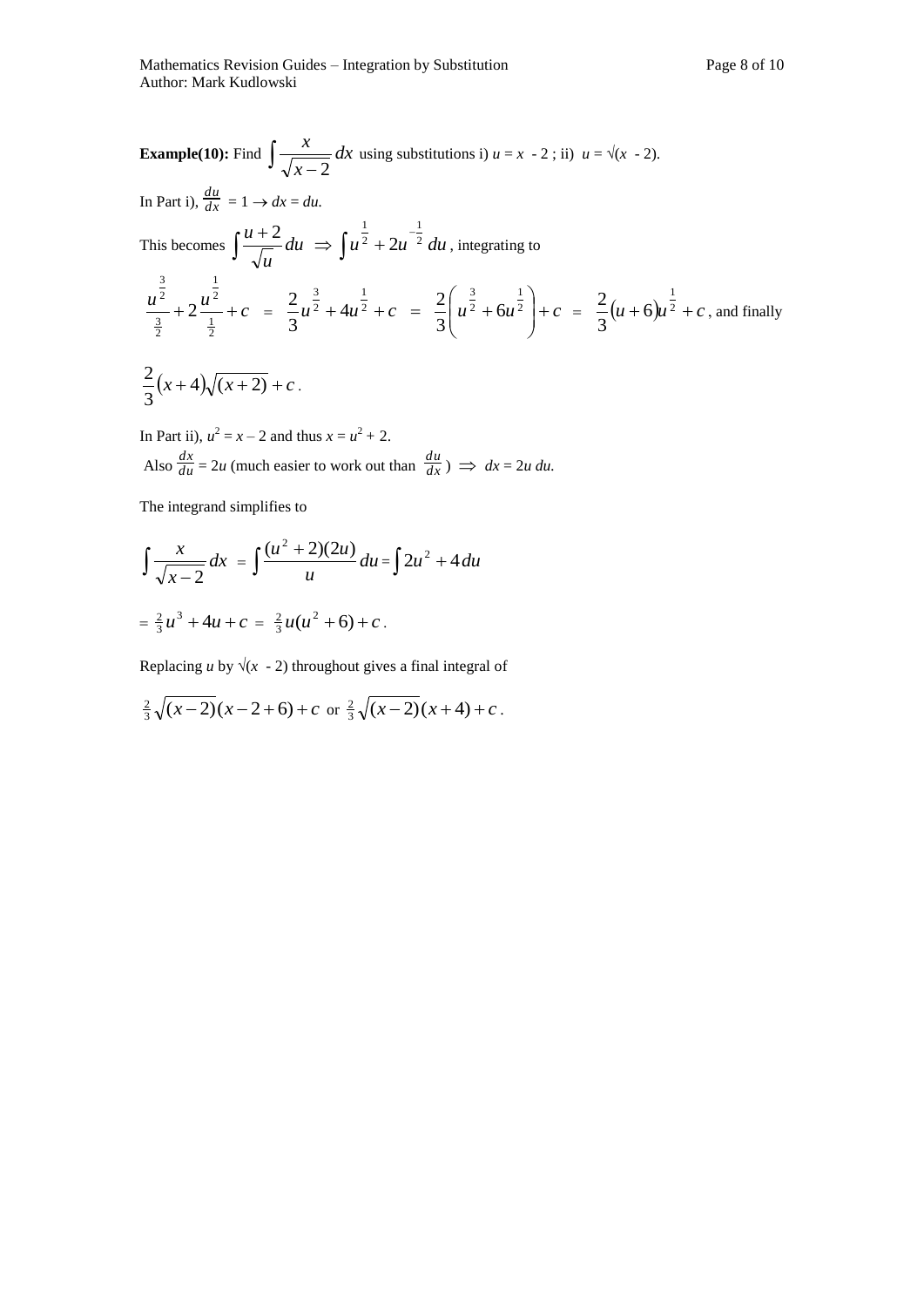Examination questions will usually quote a suitable substitution.

Sometimes it might be more convenient to substitute *x* as a function of *u*, as in part ii) of the previous example. This is particularly useful for inverse trigonometric functions.

**Example (11):** Find  $\int_{0}^{\infty} \frac{3}{\sqrt{2}} dx$  $1 - x$  $\int_0^{0.5} \frac{3}{\sqrt{1-x^2}}$ by using the substitution  $x = \sin u$ . *du*  $\frac{dx}{du}$  = cos *u*  $\implies dx$  = cos *u du.* 

This is a definite integral, so we can transform the limits without the need to convert back from *u* to *x.* When  $x = 0$ ,  $u = 0$ ; when  $x = 0.5$ ,  $u = \frac{\pi}{6}$ .

The integrand becomes 
$$
\int_0^{\pi/6} \frac{3 \cos u}{\sqrt{1 - \sin^2 u}} du = \int_0^{\pi/6} \frac{3 \cos u}{\cos u} du
$$

$$
= \int_0^{\pi/6} 3 du = [3u]_0^{\pi/6} = \frac{\pi}{2}.
$$

**Example (12):** Find  $\int_{0}^{1} \frac{6}{1+x^2} dx$  $1 + x$  $\int_0^1 \frac{8}{1+x^2} dx$  by using the substitution  $x = \tan u$ . *du*  $\frac{dx}{du}$  = sec<sup>2</sup> *u*  $\implies dx$  = sec<sup>2</sup> *u du.* When  $x = 0$ ,  $u = 0$ ; when  $x = 1$ ,  $u = \frac{\pi}{4}$ .

This reduces the integrand to  $\int_0^{\pi/4} \frac{\delta^3}{1+\delta^4}$ / 4 0 1 +  $\tan^2$ 2  $1 + tan$  $\int_0^{\pi/4} \frac{8\sec^2 u}{u^2} du$ *u*  $\frac{u}{v}$  *du* =  $\int_{0}^{\pi/4} \frac{8 \sec^2 u}{v^2} du$ *u u* sec /4 8 sec 0  $\sec^2$  $\int_0^{\pi/4} \frac{8 \sec^2}{\sec^2}$ 

$$
= \int_0^{\pi/4} 8 du = [8u]_0^{\pi/4} = 2\pi.
$$